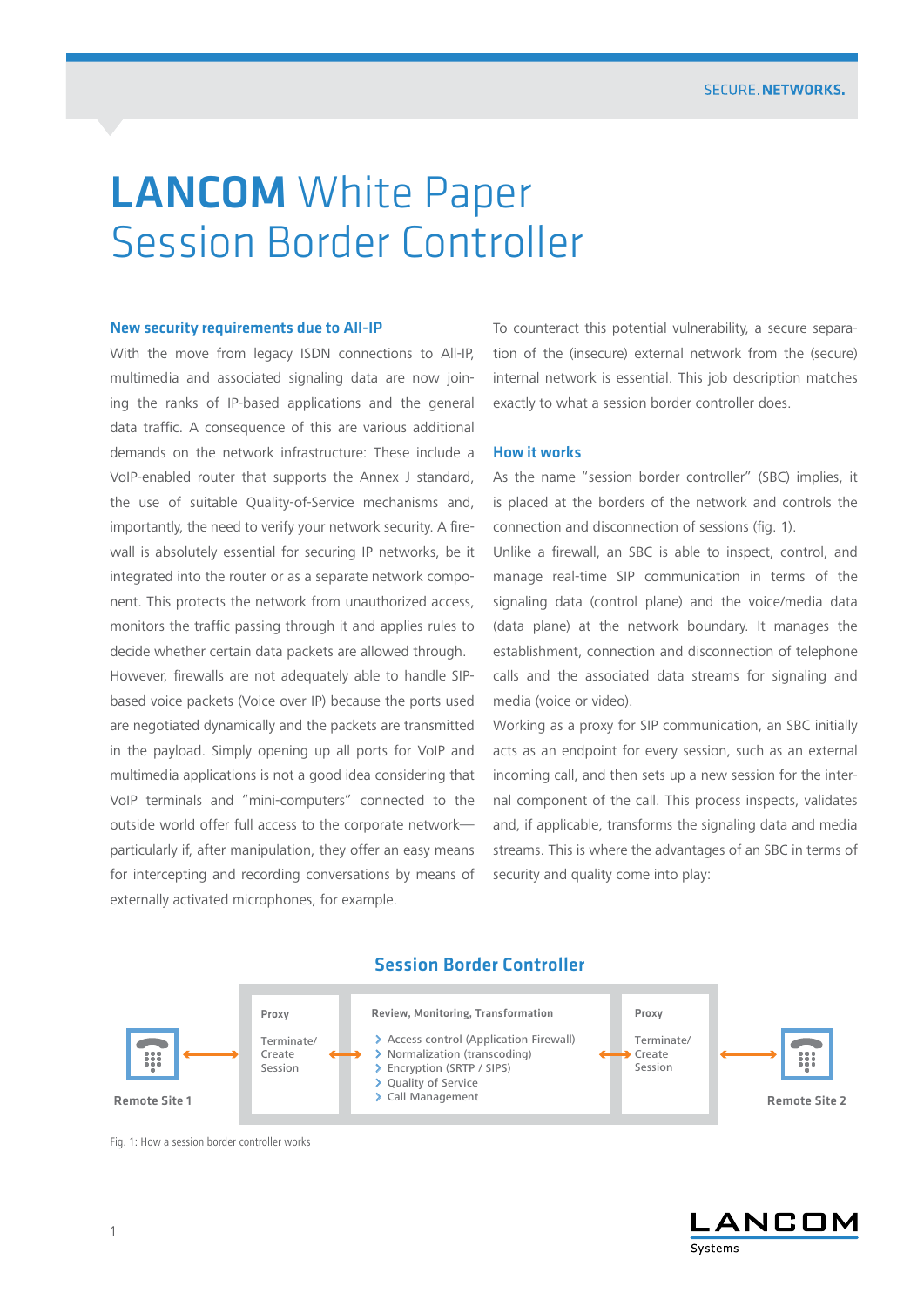#### SECURE NETWORKS

### **Security**

Sessions incoming to and outgoing from the SBC are terminated and validated on layer 5 (SIP). Only known and supported control commands are forwarded. As an application firewall, the SBC provides access protection for voice, video and multimedia. It monitors allowed sessions and conceals their topological origins, such as the internal IP addresses of servers and phones. Furthermore, the SBC ensures the confidentiality of real-time voice data by protecting against interception, recording, and man-in-themiddle attacks. It optionally uses encryption and checksums (Secure Real-Time Transport Protocol, SRTP) provided that the remote site—e.g. an SBC on the provider side—is able to decrypt the encrypted SIP packets again. Similarly, outgoing signaling data is encrypted by TLS (Session Initiation Protocol Secure, SIPS) and decrypted upon receipt.

# **Quality**

Although SIP is an IP-based protocol, it is not implemented uniformly: In practice, manufacturers and providers implement the SIP standard in very different ways, for example by using proprietary headers in SIP packets. In the worst case, the PBX system could interpret the unknown parameters of an incoming session to be part of an attack and drop the session altogether. A session border controller recognizes all types of SIP headers and "normalizes" them for the underlying PBX system, so ensuring cross-provider and multi-vendor interoperability.

A similar situation exists with the various codecs used or supported by the remote terminals. An SBC detects which codecs are supported by the participating PBXs, whether there are codecs in common, or whether transcoding is required in order to use a common codec. For example, if one of the two remote terminals is a modern HD-voicecapable PBX system and the other is a legacy ISDN system, a conversion between HD-Voice and the G.711 codec is necessary. The SBC handles this mediation for each session and selects the most efficient communication path or the best available codec available at both ends.

When it comes to fax transmission in mixed environments with an IP peer and an ISDN peer, an SBC can detect whether or not the remote terminal supports the IP-based fax protocol T.38. If not, it transcodes the fax packet into the ISDN-based T.30 to make the fax transmission work smoothly.

Furthermore, the SBC reserves the Internet bandwidth that VoIP calls require (Quality of Service) to ensure a high quality of the call. Emergency calls are recognized as such and prioritized over other telephony sessions.

# In concert with the Voice Call Manager (VCM)

In practice the SBC works closely with another VoIP component, the Voice Call Manager. This refers to the components required for PBX features, for managing terminals, telephone-number mapping and manipulation, and the call-routing table.

This role is traditionally handled by a PBX system with the central task of assigning a call to a specific line or a specific terminal. This involves the dialed numbers being manipulated, resolved and forwarded to the called party in accordance with the rules defined in a call-routing table. An ongoing call can be manipulated and forwarded using commands such as hold call, swap call, or transfer call. Especially for smaller scenarios, these call-management functions often make the operation of a separate PBX superfluous.

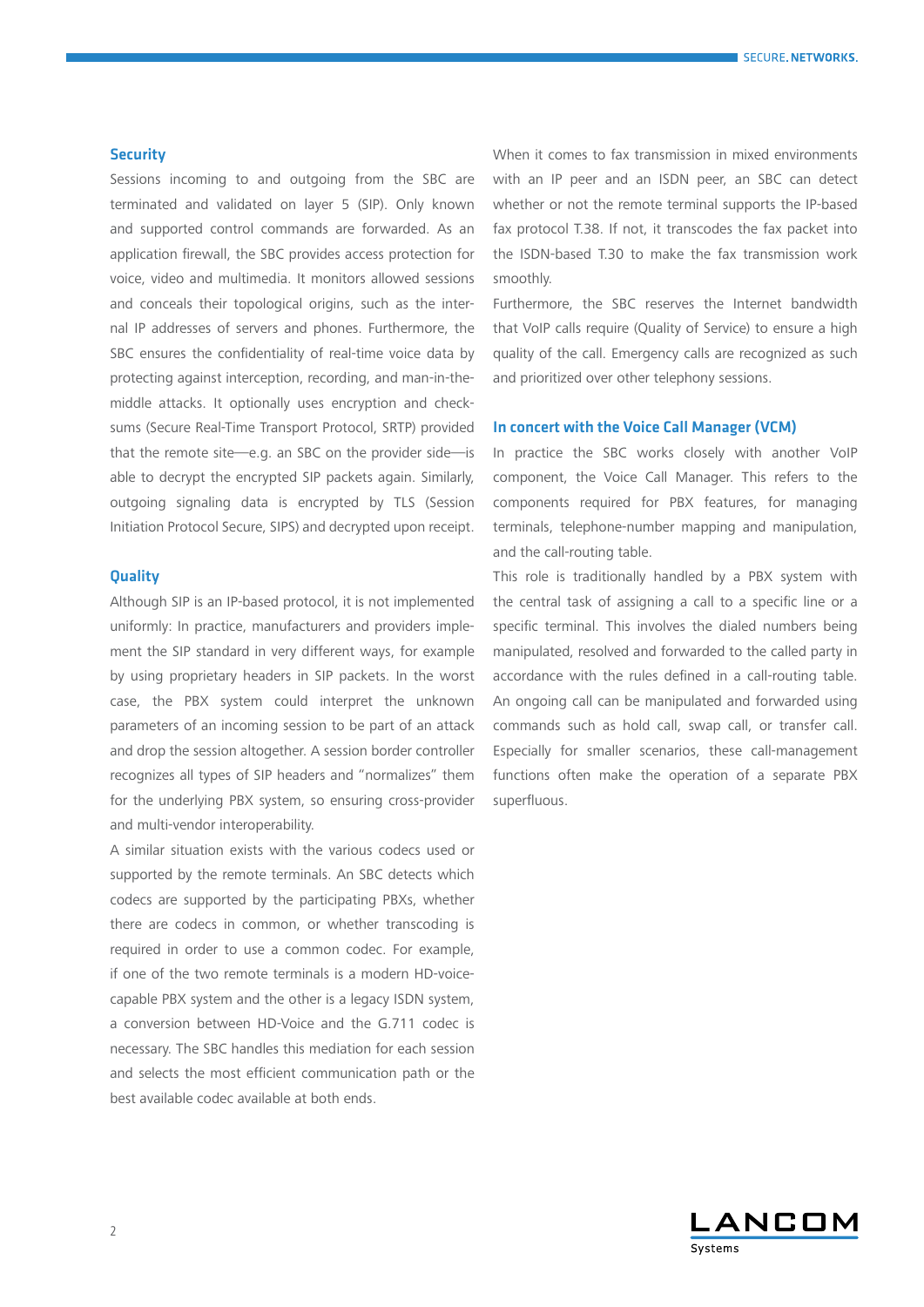#### Session border controller in action

In principle, a session border controller acts as an interface between the router/firewall and the internal telephony infrastructure. In corporate environments, the latter is usually a central PBX system. Increasingly, companies are relying on external, cloud-based PBXs to manage their telephony. The following illustration (fig. 2) shows a network topology where the firewall, SBC, router, and PBX system are operated as separate components.

A more elegant and slim-line solution (fig. 3) consists of a highly integrated business router that includes the functions of a firewall and a session border controller. In this case, the router is the foremost device on the network; it manages all of the data traffic and it implements the firewall rules. It acts as a SIP gateway between the PBX system and the All-IP network; acting as a session border controller it securely separates the internal and external networks, and it manages the QoS.

Fig. 4 illustrates the complete integration of all of these functions into a single router, where the VCM also handles the central functions of a PBX system. This scenario is particularly suitable for smaller companies.



Fig. 2: Network topology with separate components for medium-sized and large networks

Fig. 3: Router with integrated firewall and SBC for medium and large networks

Fig. 4: Router with integrated firewall and SBC/VCM with PBX functions for small networks